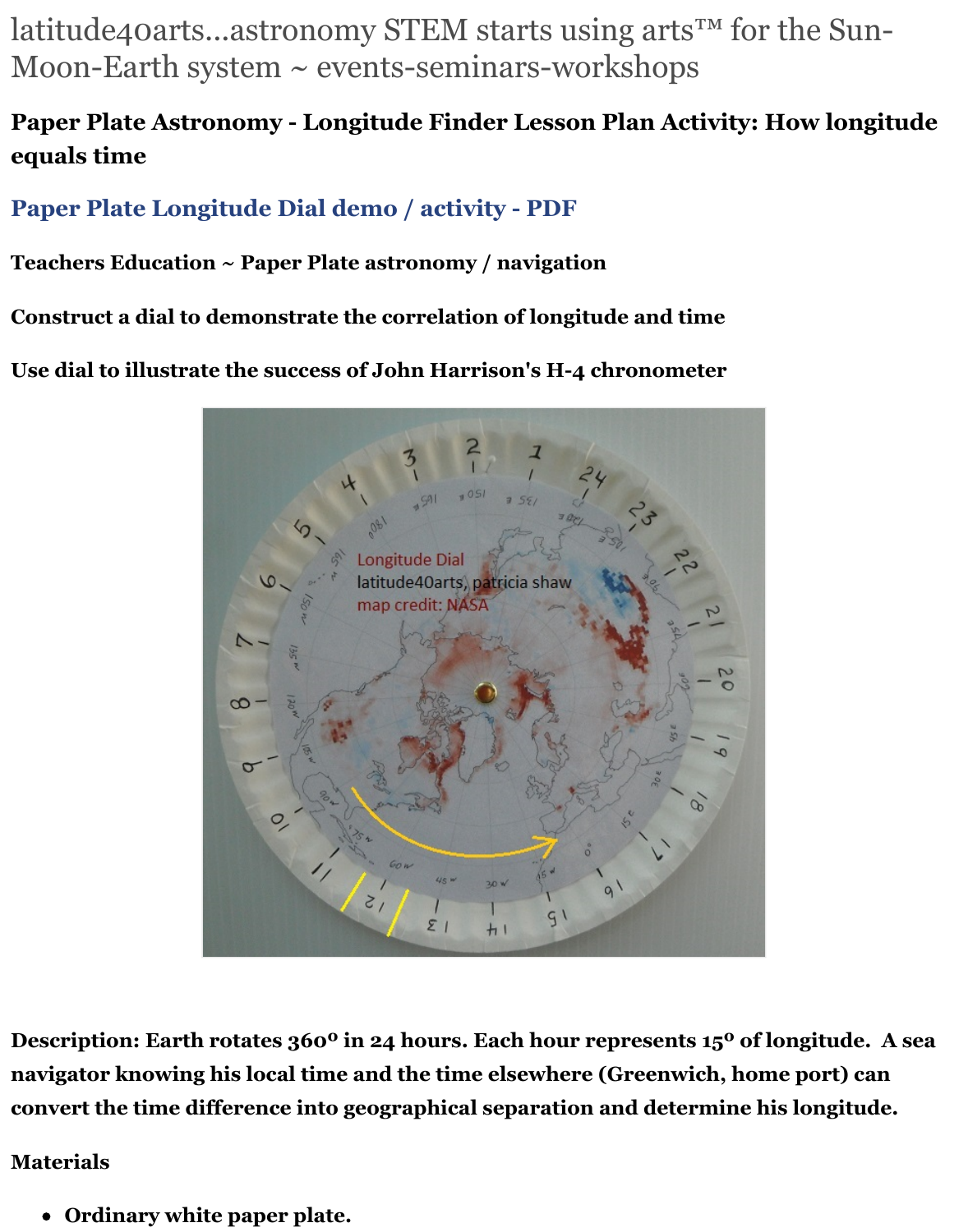- **Circular map of the Northern Hemisphere with longitude lines marked and numbered per 15º increments from 0º Prime Meridian Greenwich - East and West to 180º International Date Line.**
- **Brass brad round head fastener.**



#### **Instructions**

- 1. **Fasten plate and map through their exact centers with brass brad.**
- 2. **Mark plate rim with 24 lines carefully matched to map's longitude lines.**
- 3. **Number plate rim lines 1 24 (hours) counterclockwise.**
- 4. **Highlight number 12 in yellow to represent the Sun which is at High Noon at its corresponding longitude.**
- 5. **Spin dial counterclockwise to correspond to Earth's rotation.**

*Example* **John Harrison's H-4 chronometer proving voyage to the West Indies. May 1764 at High Noon in Bridgetown Barbados, John Harrison's H-4 chronometer read 3:55 pm Portsmouth time putting Barbados harbor just under 4 hours behind or 60º West of Portsmouth England.**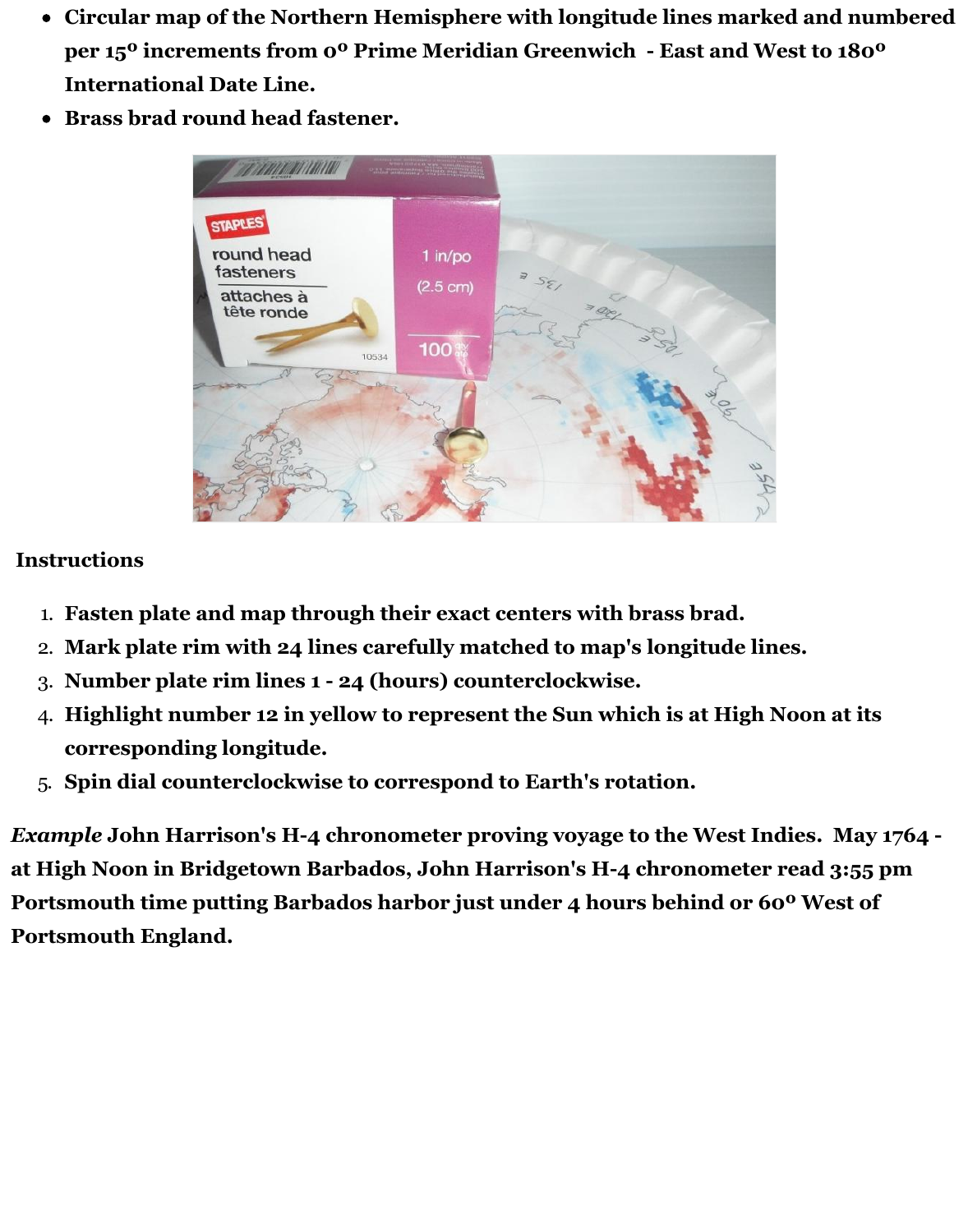

# **Cross-curriculum applications**

- 1. **Astronomy** *Earth's rotation*
- 2. **Math, Geometry, Measurement**
- 3. **Geography**
- 4. **Horology, Universal Time, 24 hour clock**
- 5. **Navigation & exploration** *early methods and challenges*
- 6. **Practical clock for estimating global time**
- 7. **Biography John Harrison, inventor of chronometer**

**This model functions as a practical time-zone chart-dial answering the question..."***Is it ok to call Japan now?"* 

# *Credits*

- **Longitude Dial, lesson plan Patricia Shaw, latitude40arts**
- **presented August 20 2013 at Stillwater Stargazers astronomy club**
- **map NASA**

# *Historical References*

- **Lost at Sea The Search for Longitude, PBS Nova**
- **[Royal Museum Greenwich](http://www.rmg.co.uk/harrison)** *[John Harrison and the Longitude Problem](http://www.rmg.co.uk/harrison) http://www.rmg.co.uk/harrison*
- **Longitude by Dava Sobel**

# **Navigate your day!**

**sunrun ~ natural navigation - keeping place...***on the move™*